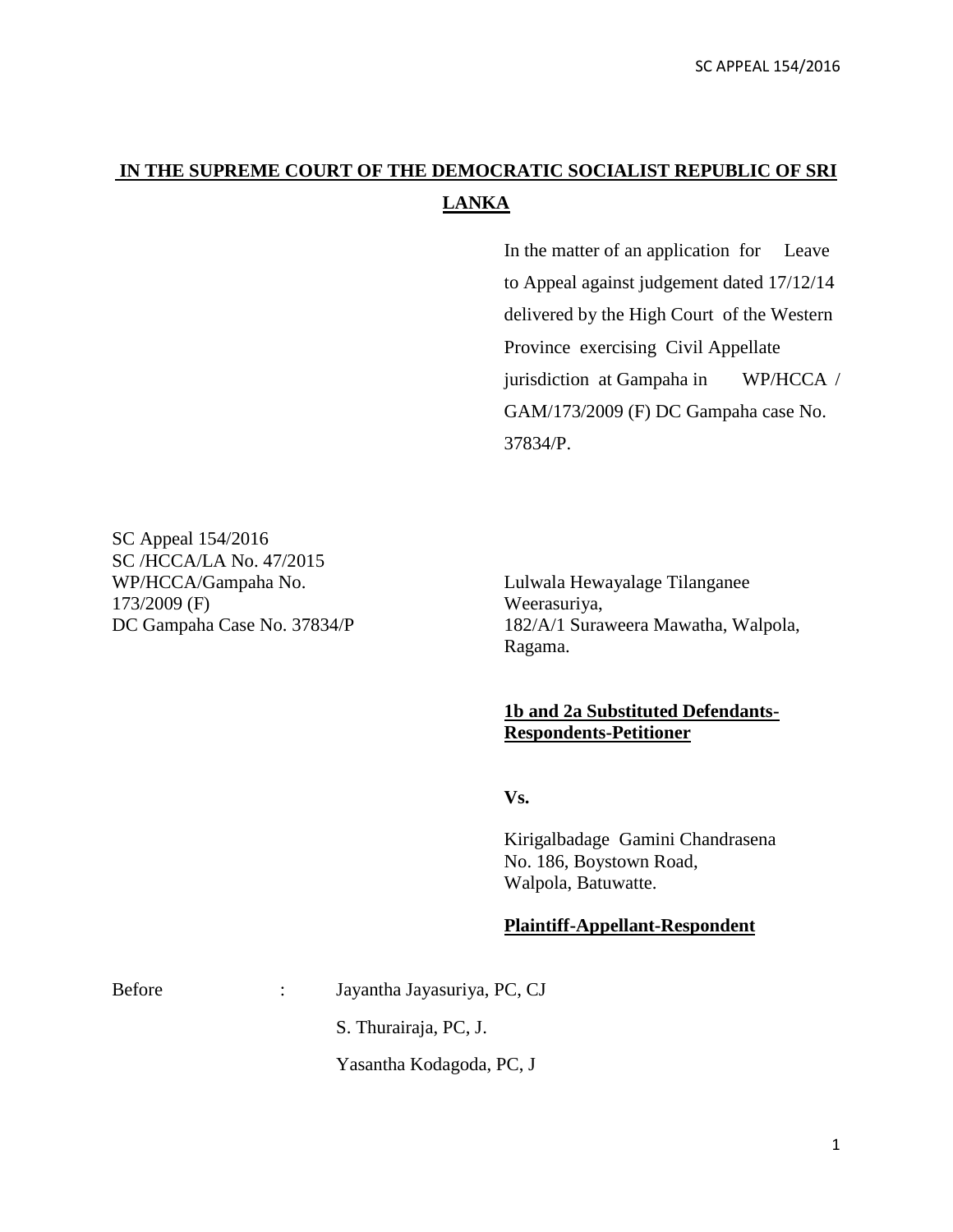| Counsel             | Dr. Sunil F.A. Cooray with Nilanga Perere for the 1b and 2a<br>Substituted Defendant-Respondent-Appellants. |
|---------------------|-------------------------------------------------------------------------------------------------------------|
|                     | S.N. Vijithsingh for the Plaintiff-Appellant-Respondent.                                                    |
| Written submissions |                                                                                                             |
| filed on            | 13.09.2016 and 12.01.2021 by the 1b and 2a Substituted<br>Defendant-Respondent-Appellant.                   |
|                     | 20.10.2016 by the Plaintiff-Appellant-Respondent.                                                           |
| Argued on           | 27.08.2020                                                                                                  |
|                     |                                                                                                             |
| Decided on          | 17.06.2021                                                                                                  |

## **Jayantha Jayasuriya, PC, CJ**

The Plaintiff-Appellant-Respondent-Respondent (hereinafter referred to as the "plaintiffrespondent") instituted a partition action in the District Court of Gampaha. The corpus as described in the schedule of the plaint is 24.61 perches in extent. The said land is depicted as lot 4 in plan no. P/3263 dated 13 May 1980 (the final partition plan in the aforesaid District Court of Gampaha Case P/17889), which is a divided portion of a land called Higgaha watte. Two defendants are cited in the plaint and the plaintiff-respondent claimed that he along with the two defendants are the lawful co-owners of the corpus. The entitlement of each one of them is set out in paragraph 6 of the plaint. He claims that he is entitled to  $480/1392$  shares and the 1<sup>st</sup> and  $2<sup>nd</sup>$  defendants are entitled to 288/1392 and 624/1392 shares of the said land, respectively.

However, the two defendants disputed the claim of the plaintiff-respondent. They claimed that the plaintiff-respondent has no entitlement to any shares of the said property and the two defendants are the only lawful co-owners.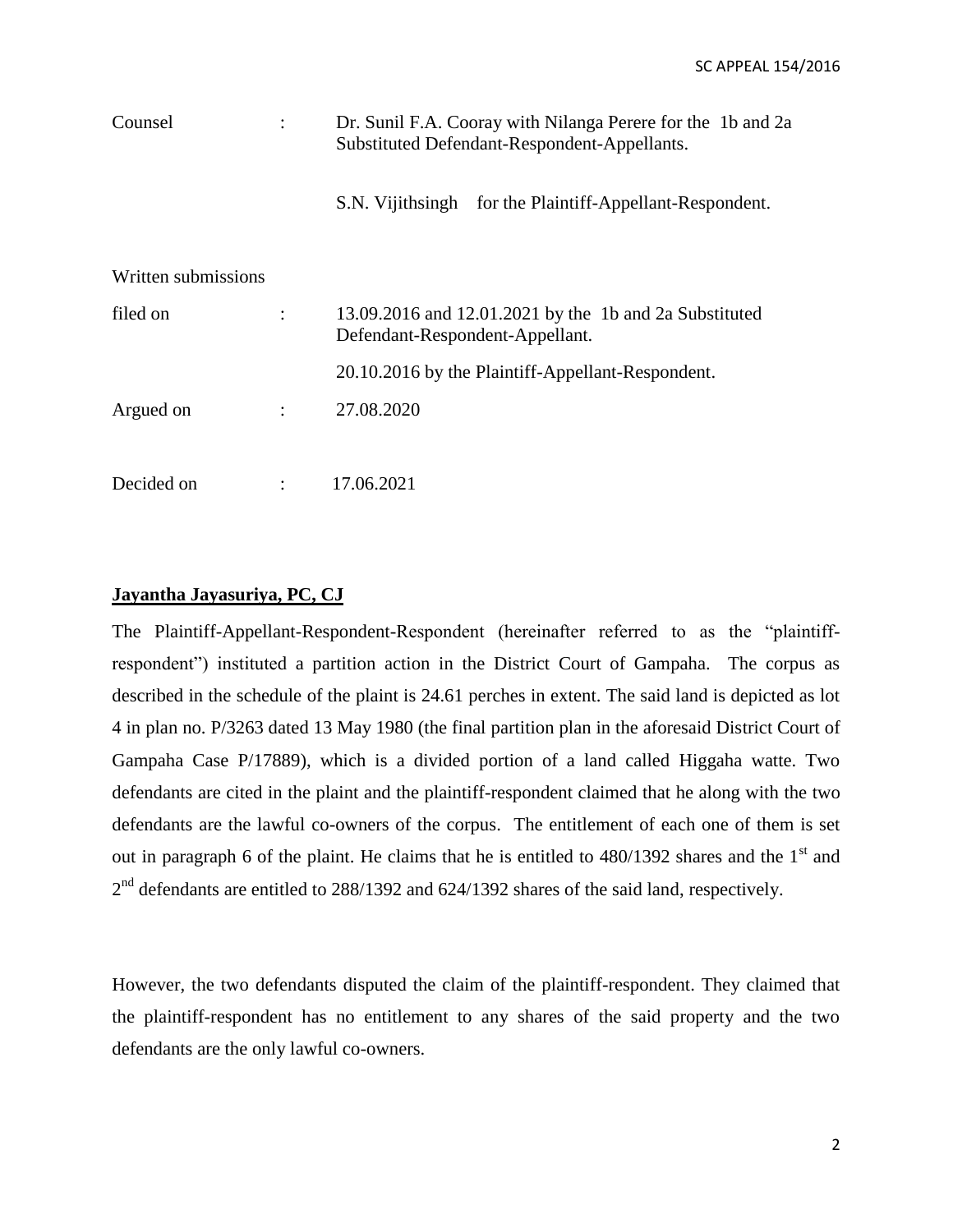There is no dispute on the identity of the corpus. All parties agreed that the corpus in question was a part of the corpus in a prior partition action (P/17889). According to the final decree of the said partition action dated 04 May 1981, three persons namely Leelawathie, Rosana alias Seeta Fernando and Kusumawathie derived 480/1392, 288/1392 and 624/1392 shares of the said land respectively. Rosana alias Seeta Fernando is the  $1<sup>st</sup>$  Defendant in the partition action initiated by the plaintiff-respondent. Said Kusumawathie had transferred all here rights and shares to one Siridasa in 1983 (subsequent to the initial partition action) and said Siridasa transferred all rights and shares derived from Kusumawathie to the 2nd Defendant.

The main contention in this case is as to who derives the shares allocated to aforesaid Leelawathie, from the final decree in the initial partition case No P/17889.

The final decree of the partition case under consideration was issued on the  $04<sup>th</sup>$  of May 1981. The plaintiff-respondent claims that he derived the co-ownership to this property through the Deed No 451 dated 02.11.1981. Aforesaid Leelawathie [one of the three co-owners on whom the shares were devolved by the final decree in the aforementioned initial partition action (P/17889)] conveyed 10 perches (480/1392 shares) that she derived from the partition case to the plaintiff-respondent through the aforesaid Deed No 451 dated 02.11.1981. This deed was produced marked "P3" at the trial. It is on this basis that the plaintiff-respondent sets out the devolution of the title. Respective shares of the three persons, whom he named as co-owners of the said property has been calculated on this basis.

However, the two defendants disputed the devolution of the title set out by the plaintiffrespondent. They claimed that Leelawathie did not have a right to convey the shares devolved from the final decree in partition action P/17889, to the plaintiff-respondent in 1981. It is their contention that said Leelawathie, had conveyed the 'lot or lots' that would be allocated to her at the final determination of the partition action 17889/P, to one of the other two co-owners namely Kusumawathie by the deed no 3936 attested in 1976, while the said partition action was in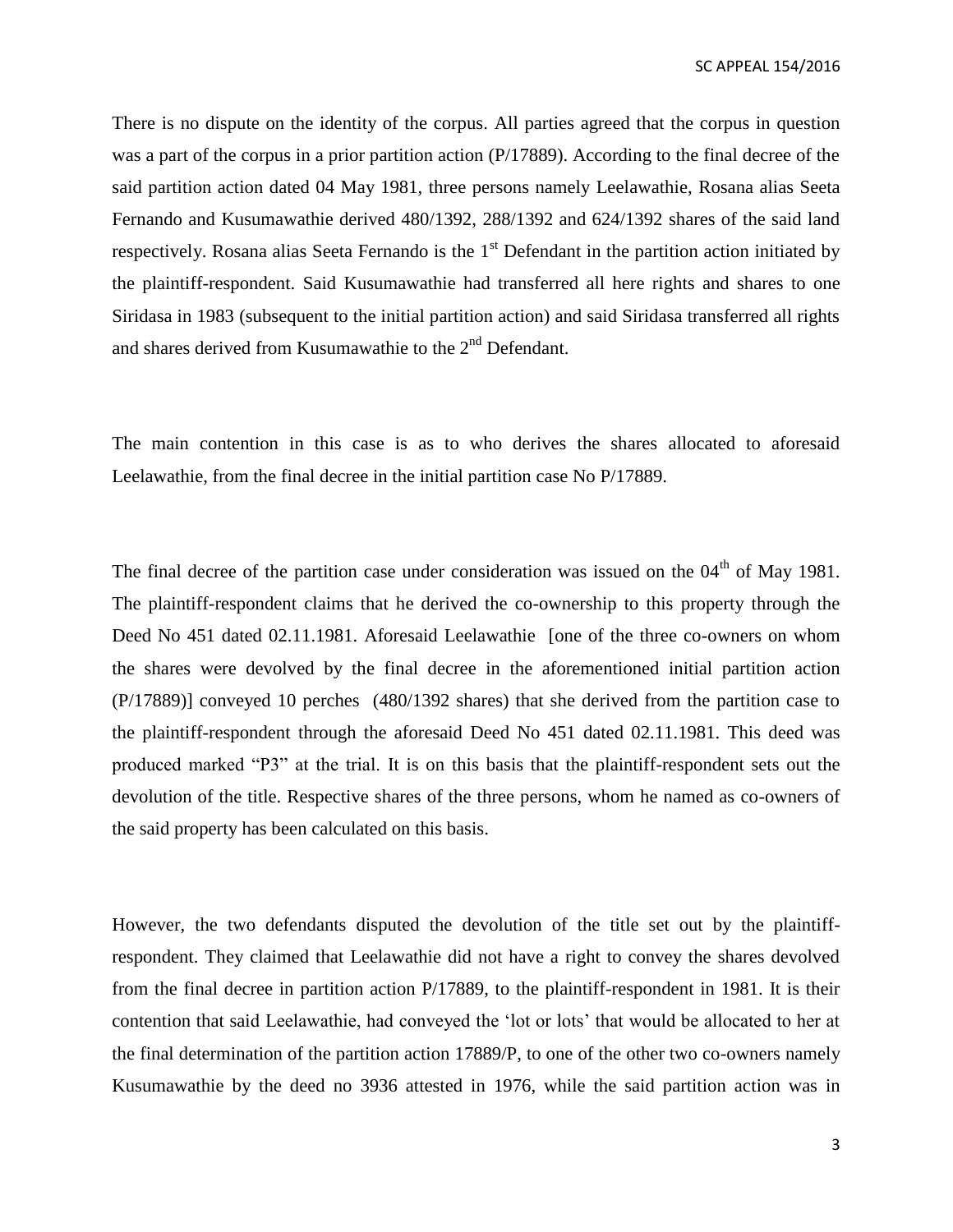progress. (The aforesaid deed 3936 was marked 1V2 by the defendants through the crossexamination of the plaintiff-respondent subject to proof but did not lead further evidence to prove the execution of the said deed).

Thereafter said Kusumawathie on  $3<sup>rd</sup>$  November 1983 transferred all shares she derived from the Final Decree in Case No. 17889/P of District Court of Gampaha and all shares said Leelawathie derived from the said Final Decree (which were already transferred to her on 28 October 1976 by aforesaid deed No. 3936 by said Leelawathie) to one R.D. Siriyadasa by deed No 5346 attested by Valentine Dias N.P. (The aforesaid deed 5346 was produced marked 2V1). Thereafter, said R.D.Siriyadasa transferred all his rights derived from said Leelawathie to L.H.Winston Suraweera (the  $2<sup>nd</sup>$  Defendant in the partition action relevant to this matter) on  $20<sup>th</sup>$  January 1984 by the deed No 5454 attested by M.P.Padmini Pathirathna N.P. (The aforesaid deed 5454 was produced marked 2V2). Therefore, defendents claim that the  $2<sup>nd</sup>$  Defendant had derived all rights and shares of said Kusumawathie (including shares of Leelawathie, which were transferred to Kusumawathie by deed 3936 that was produced marked 1V2, subject to proof) and the plaintiffrespondent could not derive any rights through the transfer effected by Leelawathie by deed 451 dated 02 November 1981.

The trial in the District Court proceeded on thirteen points of contest. One of the points of contest raised by the plaintiff-respondent was:

No. 2 Whether rights to the land should be devolved on the parties in accordance with the plaint?

Three of the points of contest raised by the two defendants include:

No. 5 – Whether Leelawathie had transferred her rights to Kusumawathie by the Deed No 3936 dated 28.10.1976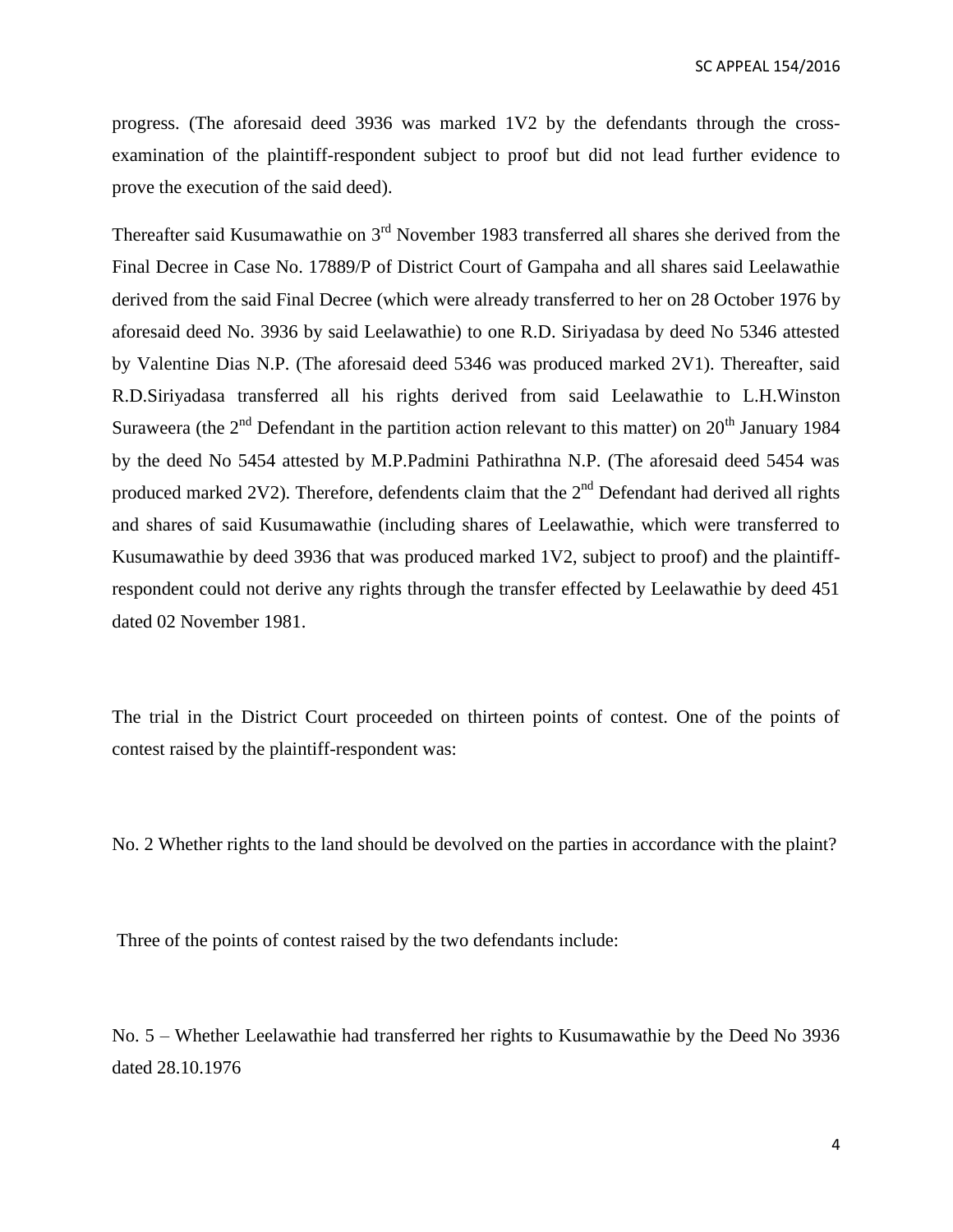No. 6 – Whether the Plaintiff has any title or possessory Rights to the property in question

No. 7 – Whether all rights of the land should be devolved in the two defendants as in accordance with the scheme of devolution set out by the two defendants.

The plaintiff-respondent raised two additional points of contest namely:

No. 12 – Whether the deed No 3936 dated 28.10.1976 pleaded in the statement of claim of the two Defendants' is a fraudulent deed (චිත්තිකරුවන්ගේ හිමිකම් පුකාශයේ සදහන් අංක 3936 සහ  $1976.10.28$  දින දරණ වැලන්ටයින් ඩයස් නොතාරීස් තැන සහතික කළ ඔප්පුව වංචනික ලෙස සකස් කරන ලද ඔප්පුවක් ද $?$ )

No. 13 – Whether the deed No 451 dated 02.11.1981 had gained priority by being properly registered under the provisions of the Registration of Documents Ordinance.

In this matter, three different stages of the proceedings namely raising points of contest, the order allowing the deed 3936 marked 1V2 be produced subject to proof and the delivery of the judgement, did take place before three different judges. It was not the same learned judge before whom the points of contest were raised, who delivered the judgement. The Learned District Judge who delivered the judgment dated 03.09.2009 held in favour of the two defendants. He answered points of contest Nos. 5 and 7 affirmatively and answered point of contest No. 6, "has no right". Furthermore, he held that points of contest Nos. 12 and 13, 'do not arise'. The learned trial judge accepted the scheme of partition of the two defendants and entered a judgment in favour of the two defendants.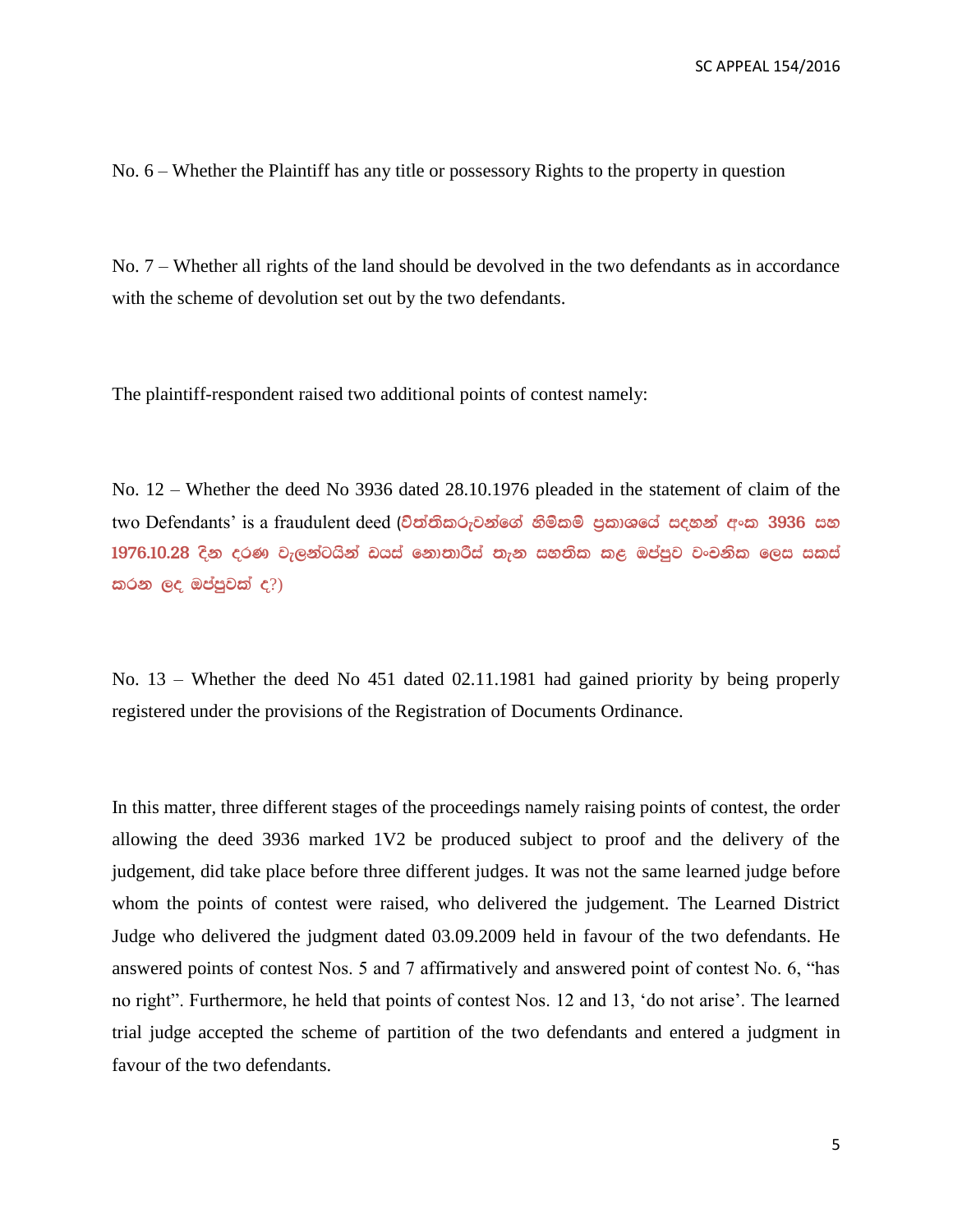Being aggrieved by the said judgment of the learned district judge, the plaintiff-respondent appealed to the Civil Appellate High Court. The learned Judges of the Civil Appellate High Court set aside the judgment of the District Court and held in favour of the plaintiff-respondent. The learned judges of the Civil Appellate High Court ordered that the corpus be partitioned in accordance with the devolution of title and shares set out by the plaintiff-respondent.

The main ground on which the Learned High Court Judges set aside the Judgment of the District Court is that the Learned Judge's decision to consider deed No 3936 dated 28.10.1976 as evidence, is contrary to section 114(1) of the Civil Procedure Code and hence, was a misdirection of law. They further held that point of contest No. 12 namely - *Whether the deed No 3936 dated 28.10.1976 pleaded in the statement of claim of the two Defendants' is a fraudulent deed* (විත්තිකරුවන්ගේ හිමිකම් පුකාශයේ සදහන් අංක 3936 සහ 1976.10.28 දින දරණ වැලන්ටයින් ඩයස් නොතාරීස් තැන සහතික කළ ඔප්පුව වංචනික ලෙස සකස් කරන ලද ඔප්පුවක්  $\zeta$ ?) - should have been answered affirmatively.

The two Defendants-Respondents-Petitioners-Appellants (hereinafter referred to as the "defendant-appellants") being aggrieved with the decision of the Civil Appellate High Court are challenging the above decision of the Civil Appellate High Court, before this Court. This Court had granted special leave to appeal on the following three questions of law raised by the defendant-appellants:

1). Did their Lordships at the Civil Appellate High Court err in law in deciding that deed no 3936 (1V2) is a fraudulent document for the mere reason that the same has been marked subject to proof?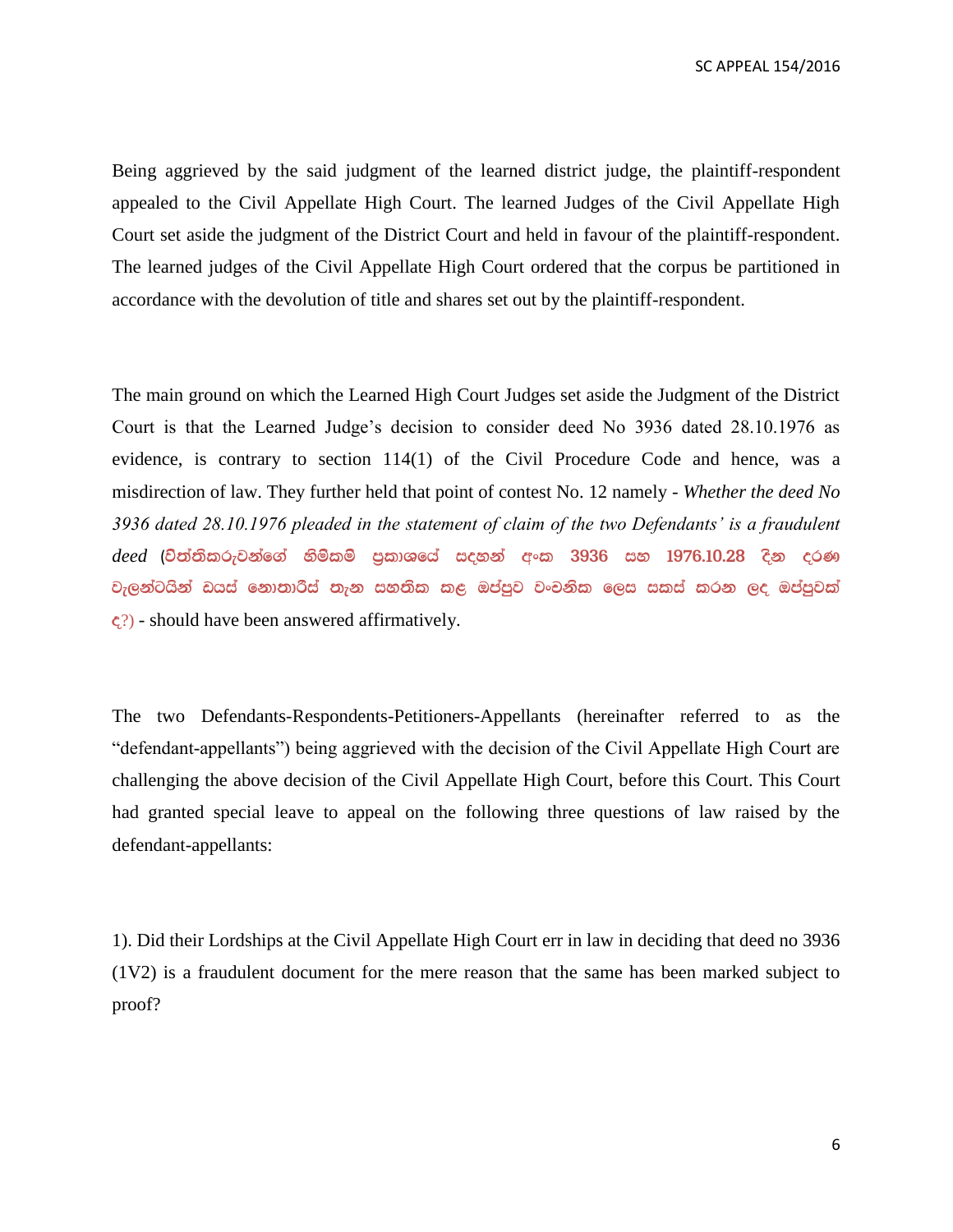2). Did their Lordships at the Civil Appellate High Court err in law by wrongly applying the principles laid down in the case of Hilda Jayasinghe v Jayawickrema 1982(1) SLR 349?

3). Did their Lordships at the Civil Appellate High Court err in law by failing to appreciate the fact that the deed no 1V2 (No 3946) is properly registered as per the law and therefore it should have the benefit of priority?

This Court had further accepted the following two questions of law raised by the plaintiffrespondent:

4). Whether the due execution of the Deed No 3936 dated 28.10.1976 marked as '1V2' is proved in terms of Section 68 of the Partition Law in the circumstances of this case?

5). If that issue is answered in the Plaintiff-Appellant-Respondent's favour, whether the questions referred to in the Petition will not arise?

Learned Counsel for the defendant-appellants and the plaintiff-respondent in the course of their oral submissions as well as in the written submissions contended that the two main issues that need to be determined by this Court are:

1. Whether the Deed No. 3936 dated 28.10.1976 had been proved?

and if this question is answered in the affirmative,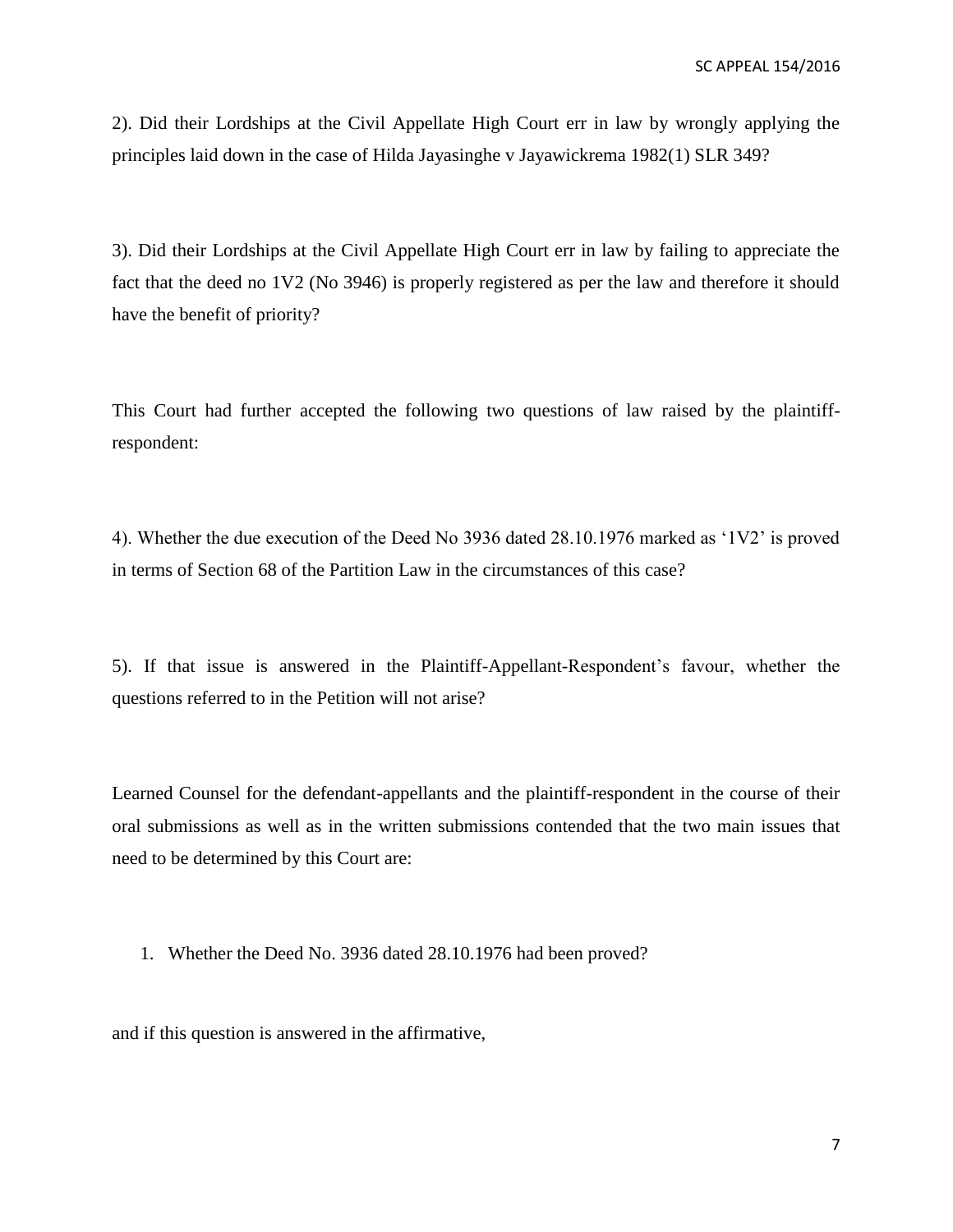2. Whether the said deed should get priority over the deed No 451 dated 02.11.1981, the deed through which the plaintiff-respondent gained co-ownership to the land in question?

It is settled law, that a party to a partition action is not prevented from alienating or mortgaging the right to which such party might become entitled after a partition had been decreed in respect of the land, while the partition action is in progress. However, such transaction becomes effective to vest rights in the transferee only after the interest is, in law allotted to the party, namely, only at the stage when the final decree in the partition action is entered. [**Sirisoma et al v Saranelis Appuhamy** 51 NLR 337, at 343-345, **Subaseris v Prolis** 16 NLR 393 at 395, **Louis Appuhami v Punchi Baba** 10 NLR 196 at 198, **Abdul Ally v Kelaart and Another** (1904) 1 Bal 40 at 43-44].

The plaintiff-respondent does not contest existence of such right to a party in a partition action. However, the issue to be determined by this Court is whether in the given situation, there was admissible evidence available for the trial judge to consider and hold that Leelawathie, conveyed the 'lot or lots' that would be allocated to her at the final determination of the partition action 17889/P, to one of the other two co-owners namely Kusumawathie by the deed no 3936 attested in 1976, while the said partition action was in progress. In other words, whether it was lawful for the trial judge to have considered the deed produced marked "1V2" in the context of the points of contest raised and the objections raised in this matter?

The plaintiff-respondent contends, that the learned district judge erred when he decided in favour of the defendant-appellants by relying on the deed no. 3936 dated 28.10.1976 marked "1V2", for the reason that the appellants failed to prove the said deed in the course of the trial. To the contrary, defendant-appellants contend that no formal proof of deed marked "1V2" is required due to section 68 of the Partition Law No 21 of 1977 as amended.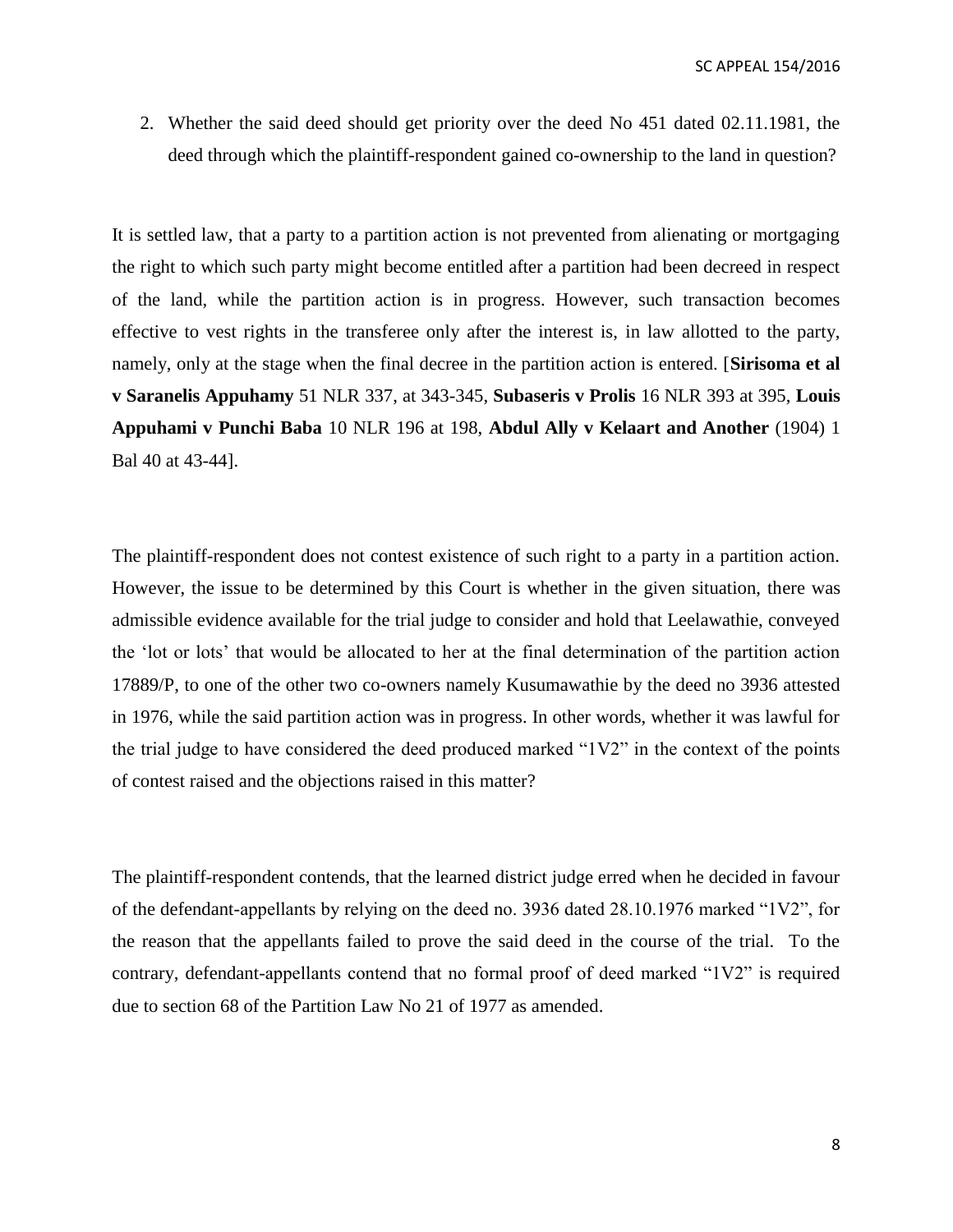Section 68 of the Partition Law provides:

"It shall not be necessary in any proceedings under this law to adduce formal proof of the execution of any deed which, on the face of it, purports to have been duly executed, unless the genuineness of that deed is impeached by a party claiming adversely to the party producing that deed, or unless the court requires such proof".

The defendant-appellants tendered the deed in question marked 1V2, in the course of the cross examination of the evidence of the plaintiff-respondent. At that stage the plaintiff-respondent did not accept the said deed and moved that the deed be tendered "subject to proof". However, defendant-appellants at that stage disputed such requirement. Nonetheless, the learned trial judge having considered this matter ordered, "the said deed be marked subject to proof". However, no evidence had been presented during the trial to prove the execution of the deed marked "1V2". When the trial resumed before a new judge on 30 March 2009, the plaintiff-respondent had moved that the deed marked 1V2 be struck off as it had not been proved. Defendant-appellants at that stage had re-iterated that no further proof of the said deed was required. It is in this background that the learned trial judge in his judgement dated 03 September 2009 held that there is no requirement to prove the deed "1V2". The learned trial judge arrived at the said conclusion on the premise that the plaintiff-respondent had not challenged and impeached the genuineness of the deed "1V2" in his plaint and therefore did not have a right to raise point of contest No. 12 namely "Whether the deed No 3936 dated 28.10.1976 pleaded in the statement of claim of the two Defendants' is a fraudulent deed". Furthermore, the learned trial judge held that the need to answer point of contest No. 12 did not arise, as the plaintiff-respondent did not impeach the said deed in the pleadings of the plaint. The learned trial judge was of the view that provisions in section 68 of the Partition Law can be invoked in favour of the defendant-appellants in this matter.

The plaintiff-respondent in this matter raised point of contest No. 12 namely – "Whether the deed No 3936 dated 28.10.1976 pleaded in the statement of claim of the two Defendants' is a fraudulent deed", as a further issue, after the defendant-appellants raised the point of contest No.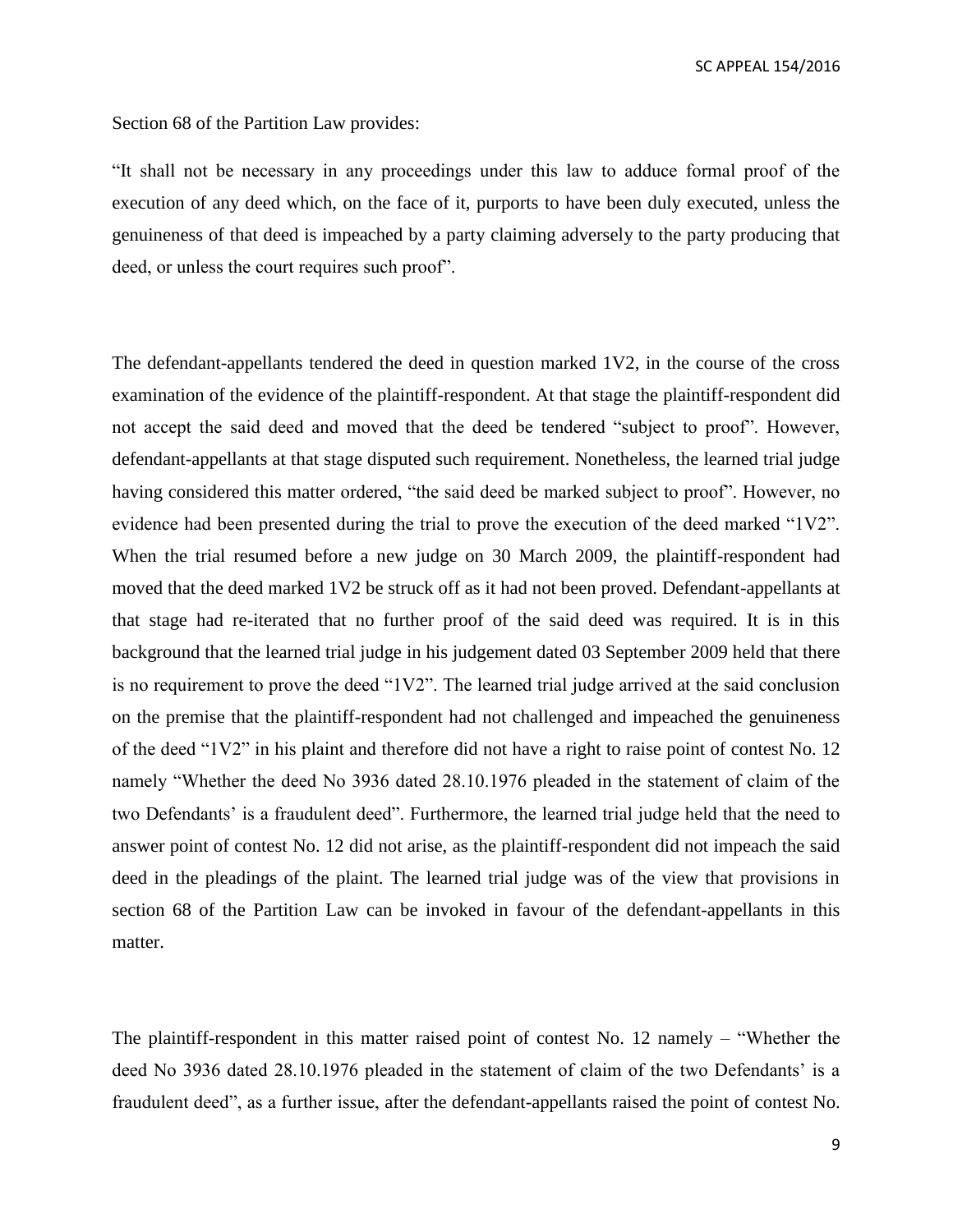5 namely "whether Leelawathie referred to in paragraph 3 of the plaint transferred all her rights to Suduwahewage Kusumawathie by the deed no 3936 attested by Valentine Dias Notary on 28 October 1976". Therefore, the plaintiff respondent by raising the point of contest No. 12 had impeached the genuineness of the deed "1V2" at the first given opportunity in these proceedings. The learned trial judge erred when he held that the plaintiff did not have a right to raise the point of contest No. 12 on the premise that he has no such right as he failed to challenge the genuineness of the said deed in the plaint. It is settled law that the issues or points of contest in a civil case need not be confined to the pleadings. (**Attorney-General v Smith** 8 NLR 229 at 241, **Silva v Obeyesekera** 24 NLR 97 at 107, **The Bank of Ceylon, Jaffna v Chelliahpillai** 64 NLR 25 at 27, **De Alwis v De Alwis** 76 NLR 444 at 448). Furthermore, the plaintiff-respondent in his evidence refused to accept the deed 1V2. He further contended that the defendant-appellants failed to produce this deed at the police inquiry held consequent to a compliant he made. According to his evidence, police had called all the parties to attend the inquiry with respective deeds. The defendant-appellants did not produce any deed at that stage whereas the plaintiffrespondent produced the deed of transfer P3. This portion of evidence of the plaintiff-respondent had neither been challenged nor contradicted by the defendant-appellants. When all of these facts are taken together, I am of the view that the plaintiff-respondent had in fact impeached the genuineness of the deed "1V2" and therefore the trial judge should not have dispensed with the formal proof of the deed "1V2" relying on section 68 of the Partition Law. Hence, it remained the duty of the trial judge to have considered whether the deed marked "1V2" has been proved in accordance with the law.

Section 114(1) of the Civil Procedure Code mandates that;

"No document shall be placed on the record unless it has been proved or admitted in accordance with the law of evidence for the time being in force".

Furthermore, section 68 of the Evidence Ordinance provides that;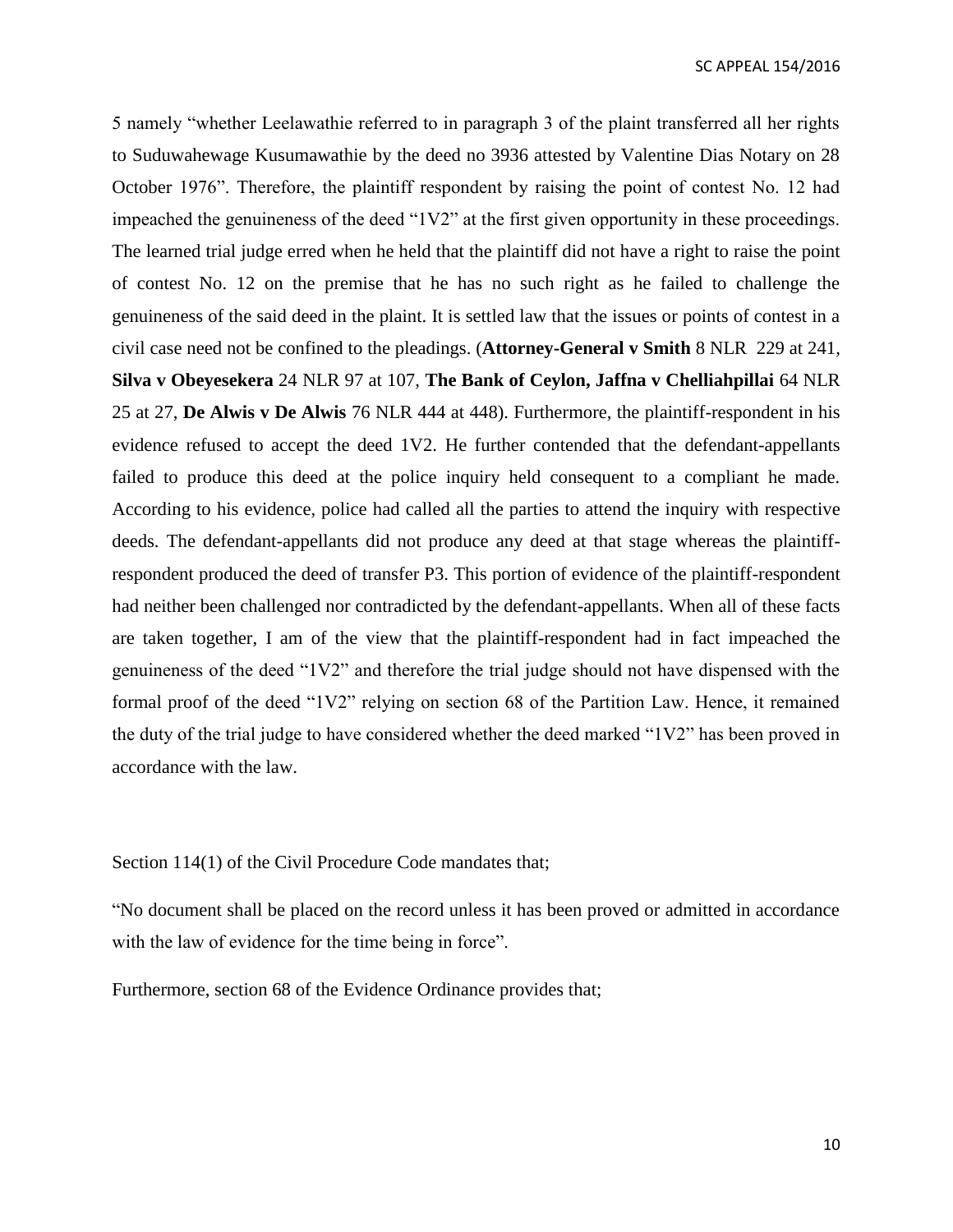"If a document is required by law to be attested, it shall not be used as evidence until one attesting witness at least has been called for the purpose of proving its execution, if there be an attesting witness alive, and subject to the process of court and capable of giving evidence".

At the trial, defendant-appellants did not present any evidence to establish the execution of the deed marked "1V2". On behalf of the defendant-appellants, it was submitted before this court that the dispensation of the proof of execution of the deed "1V2" being lawful on the basis that the "execution of a document impeached as having been obtained by fraud need not be proved unless particulars of the alleged fraud relate to its due execution, such as that the execution of the document was done in blank". This proposition is based on the observation of Lawrie ACJ in **Baronchy Appu v Podihamy** (1902) 2 Brownie's Reports 221 at 222….

Lawrie ACJ in the said case observed;

*"It has, I think been decided that when a deed is impeached as having been obtained by fraud it is not necessary to prove its execution by calling the attesting witnesses".* 

He further observed that;

*"I am inclined to think that the evidence of at least one of the attesting witnesses was necessary to prove that it was a document which was signed, and not a blank sheet of paper".* 

The Court of Appeal in **Piyadasa v Binduva alias Gunasekera,** [1992] 1 SLR 108 at 109 having cited the aforementioned observation of Lawrie ACJ observed;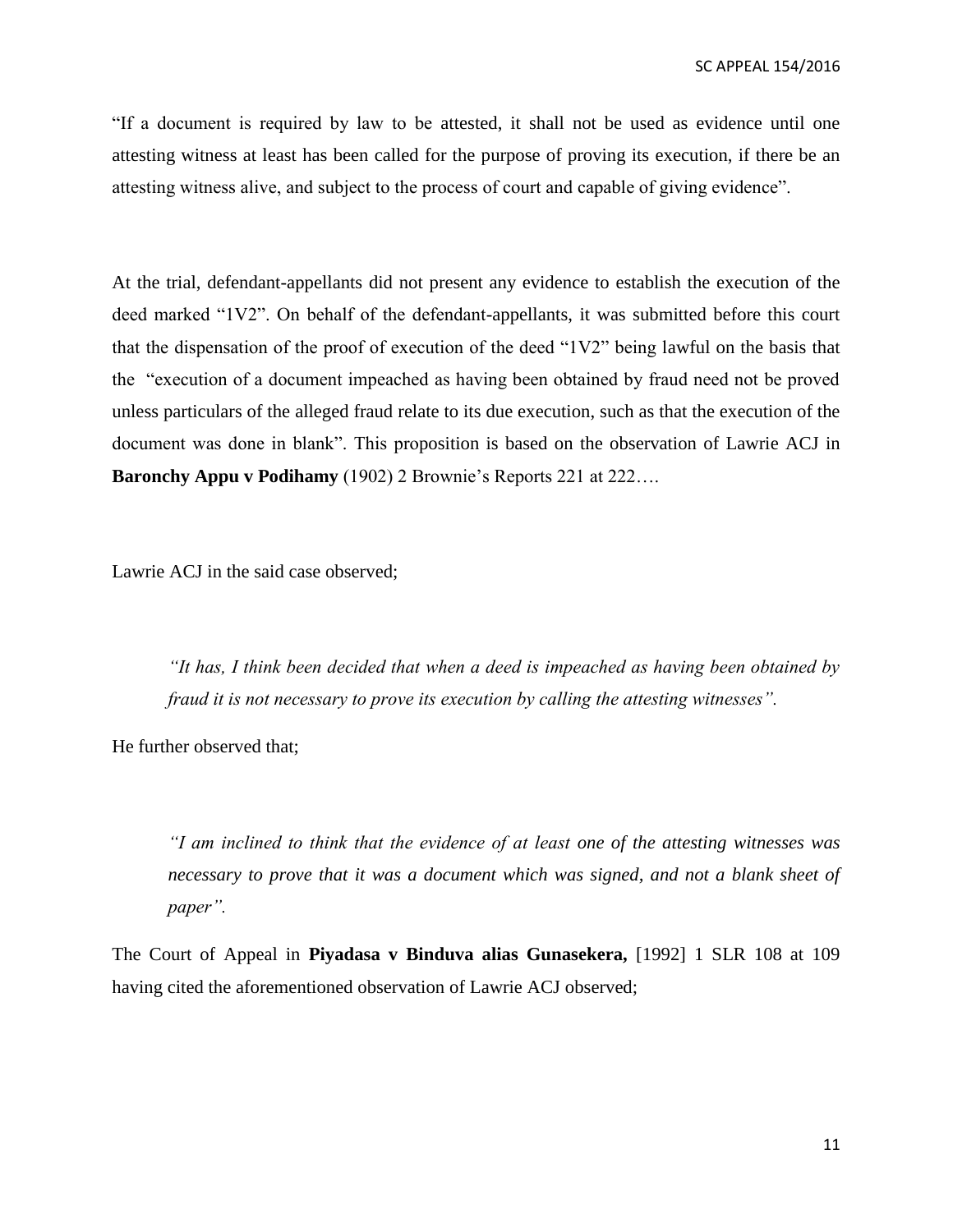*"this decision supports the view that a document formally and duly executed need not be proved even if the signature of the executant was obtained by fraud or deception, but where the document was fraudulently or illegally executed, the due execution must be proved, because the alleged execution is in fact no execution at all".*

These two judgements tend to support the proposition that in situations where a party who signed a deed takes up the position that he signed the deed due to a fraud or deception practiced on him, no formal proof of the 'execution' is warranted. Such contention is on the premise that such position amounts to an admission on the 'execution of the deed'. Such a proposition is in line with section 70 of the Evidence Ordinance, which reads as:

"The admission of a party to an attested document of its execution by himself shall be sufficient proof of its execution as against him, though it be a document required by law to be attested"

However, such a proposition does not support the contention that no formal proof of the execution of a deed is warranted as provided under section 114(1) of the Civil Procedure Code read with section 68 of the Evidence Ordinance, when *'the genuineness of such deed'* is impeached as provided under section 68 of the Partition Law. Instances on which the genuineness of a deed can be impeached is far wider than the specific instance of a specific position that a person signed the deed due to a fraud or a deception practiced on him. To the contrary, section 68 of the Partition Law provides that no formal proof is required in situations when 'a deed on the face of it purports to have been duly executed' **unless** the 'genuineness of the deed is impeached by a party claiming adversely to the party producing that deed' (emphasis added).

Therefore, in a partition action when the genuineness of a deed is impeached, the party who seeks to make his claim based on such deed should provide evidence of its execution as required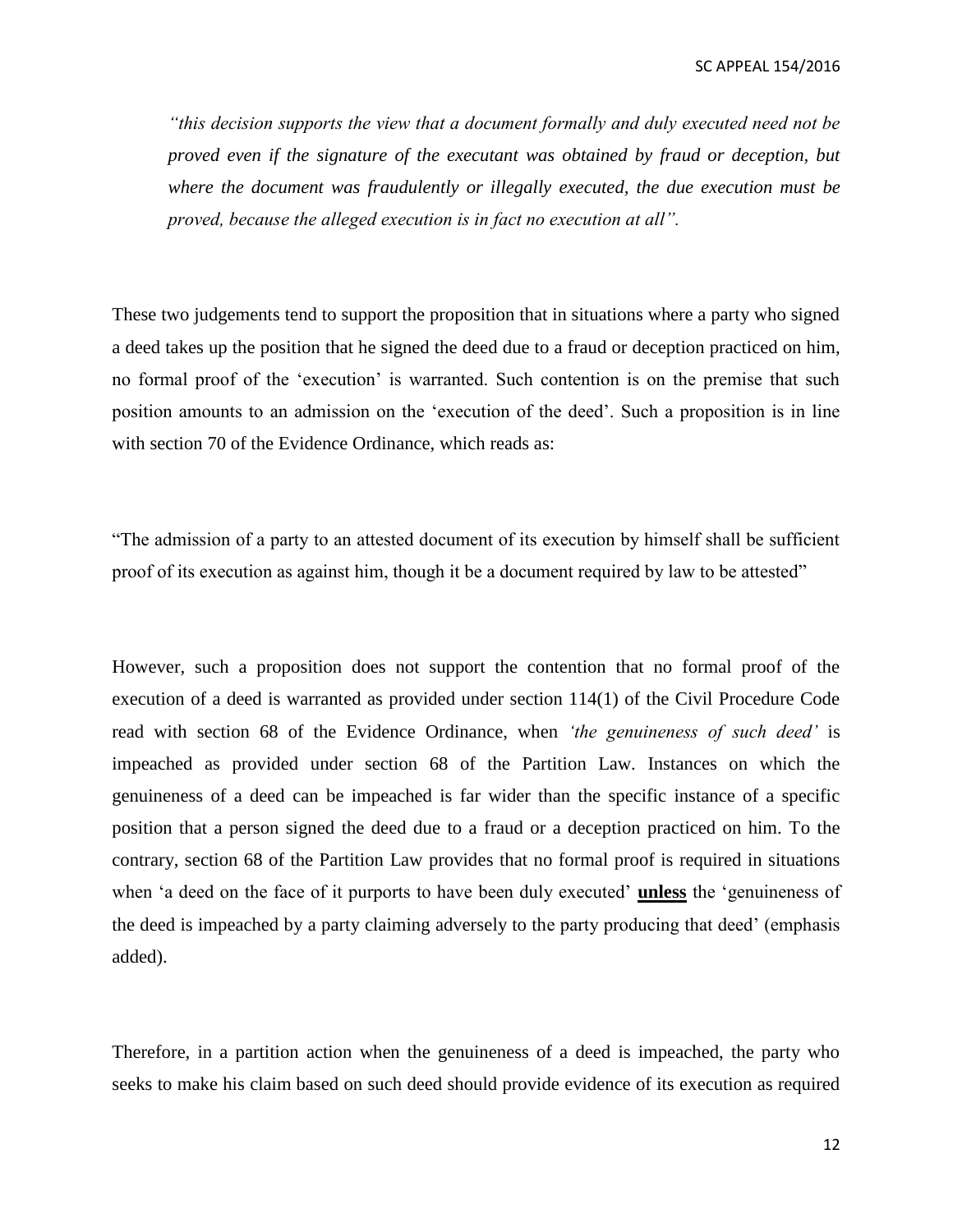under section 114(1) of the Civil Procedure Code read with section 68 of the Evidence Ordinance, unless law dispenses with, such proof. The evidentiary requirement arising under section 68 of the Evidence Ordinance is aptly discussed by the Supreme Court in its decision in **Samarakoon v Gunasekera** [2011] 1 SLR 149.

In **Samarakoon v Gunasekera** (supra at 154) the Supreme Court held;

*"A deed for the sale or transfer of land, being a document which is required by law to be attested, has to be proved in the manner set out in section 68 of the Evidence Ordinance by proof that the maker (the vendor) of that document signed it in the presence of witnesses and the notary. If this is not done the document and its contents cannot be used in evidence."*

Further explaining the factual position that arose in that case and explaining the legal proposition in the proper context the Supreme Court further observed;

*"In the present case, the defendants had not challenged the due execution of deeds P3, P5 and P6. When they objected to those documents at the time the same were marked in evidence what they did was to challenge the plaintiff to prove those documents in the proper way in which a document required by law to be attested has to be proved if it is to be used as evidence. The plaintiff thus had notice that he had to prove P3, P5 and P6 in the manner provided in section 68 of the Evidence Ordinance. He had failed to lead the evidence necessary to prove those documents in accordance with the provisions of section 68. At the close of the plaintiff's case when the documents marked were read in evidence the defendants have stated that documents not proved should be excluded. This was a reference to documents marked subject to proof and proved in accordance with the*  law. In view of the failure of the plaintiff to prove documents P3, P5 and P6 on which the *title claimed by him depended, the learned trial Judge had rightly excluded those documents and had held that the plaintiff had failed to prove his title."*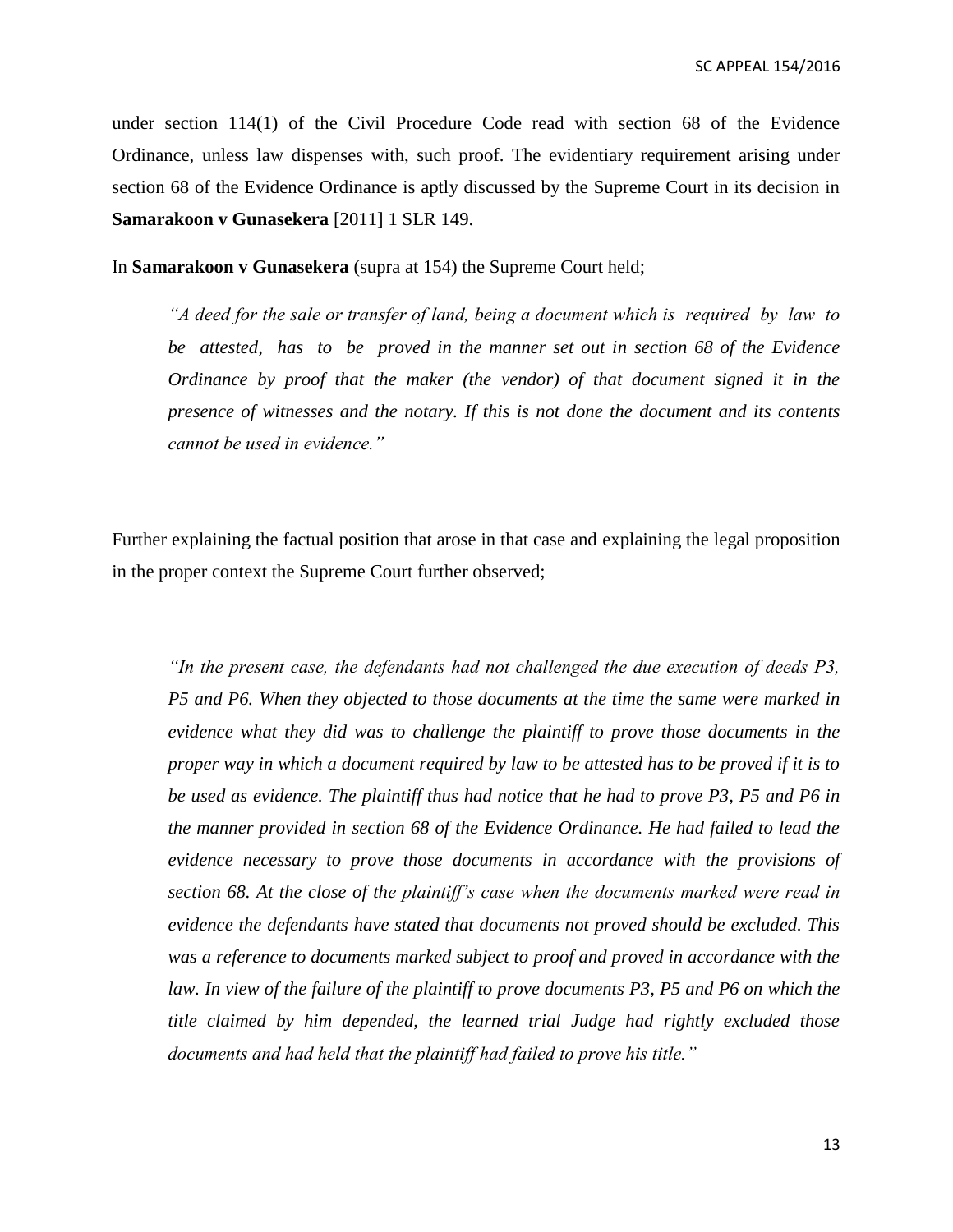Similarly, in my view in the instant case also, trial judge's decision to consider deed marked "1V2" as evidence and decide the devolution of title based on the purported transfer of rights by Leelawathie to Kusumawathie, without formal proof of deed marked "1V2", is contrary to section 114(1) of the Civil Procedure Code read with section 68 of the Evidence Ordinance. Thereby the learned trial judge had erred in law when he held in favour of the defendantappellants based on the deed "1V2" which was not proved in accordance with the law. The Supreme Court in **Perera & Others v Elisahamy** (1961) 65 CLW 59, considering the applicability of section 69 of the Partition Act (the provision similar to section 68 of the Partition Law) observed:

*"Section 69 of the Partition Act is of no avail in the instant case as that section does not apply to cases in which the genuineness is impeached or the Court requires its proof"*. (at page 60)

Citing with approval the judgment of the Privy Council in [(1928) A.I.R (Privy Council) 127] the court further observed:

*"A court cannot act on facts which are not proved"*. (at page 60)

The plaintiff-respondent's claim to the land in question and the devolution of title is based on the final decree in District Court of Gampaha Case P/17889 and Deed No 451 dated 02.11.1981 which was produced marked "P3". Defendant-appellants did not impeach the genuineness of the deed marked "P3". Furthermore, one of the attesting witnesses to this deed did testify at the trial. Therefore, the plaintiff had proved his rights to the land and the learned trial judge had erred when he failed to consider plaintiff's rights as proved by evidence in court.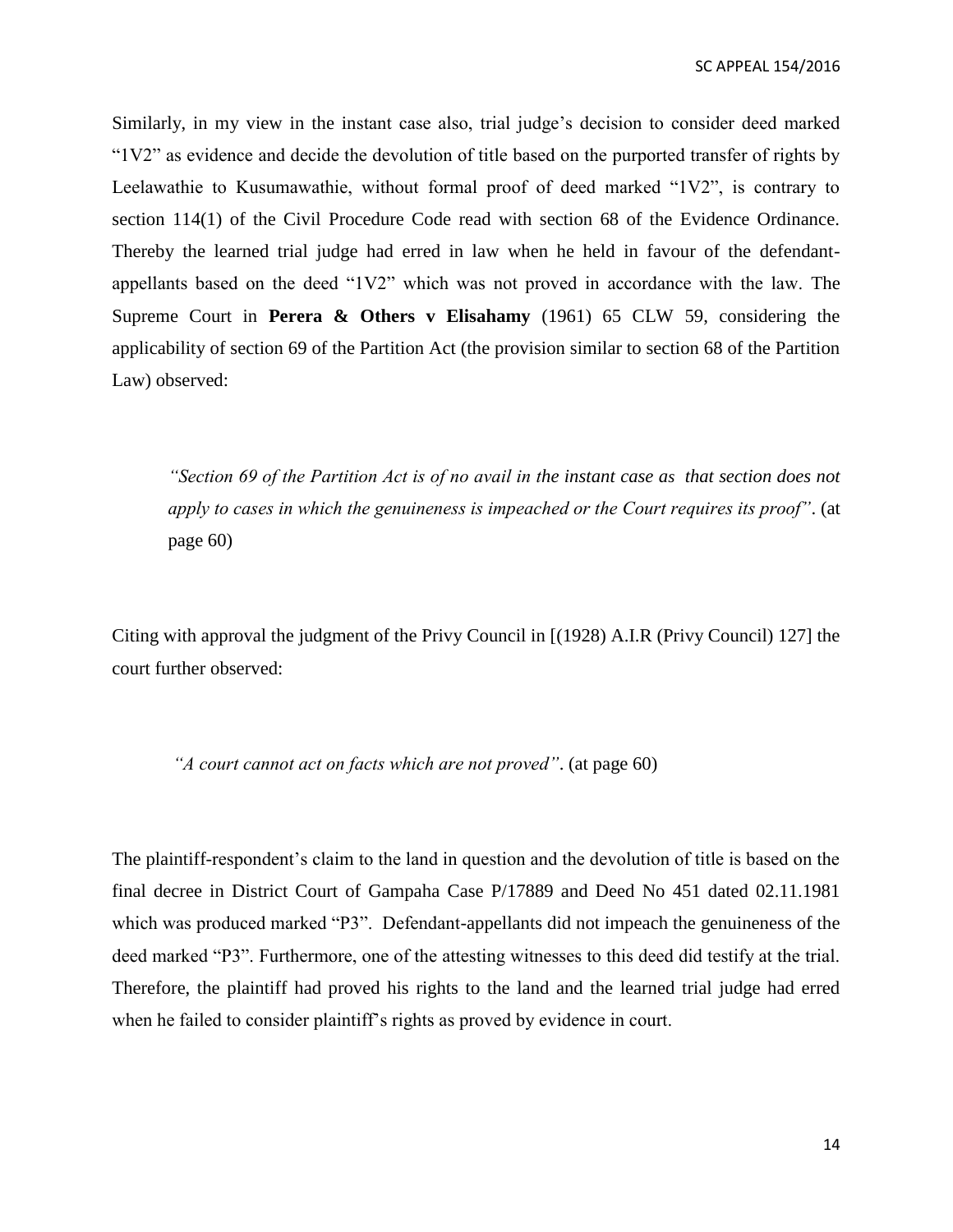In view of the reasons enumerated hereinbefore, I am of the view that the trial judge's decision to answer point of contest No. 2 as – "Entitled as per the judgment" and the decision to answer points of contest Nos. 5 and 7 namely "Whether Leelawathie who is referred to in paragraph 3 of the plaint had transferred all her rights to Suduwa Hewage Kusumawathie by the deed No 3936 attested by Notary Valentine Dias on 28 November 1976?" and "whether all rights to the relevant land should be vested with the 1a and 2a defendants in line with their statement of claim?" in the affirmative, is an error of law.

I hold that the point of contest No. 2 should be answered in the affirmative and points of contest Nos. 5 and 7 should be answered in the negative.

I see no reason to deviate from the decision of the learned judges of the Civil Appellate High Court where they have held that the learned trial judge erred when he concluded that no rights could be devolved on the plaintiff-respondent based on deed "P3". Furthermore I hold that the rights of the parties should be decided as determined by the Civil Appellate High Court. Therefore I affirm the judgment of the Civil Appellate High Court of Gampaha dated 17 December 2014.

However, the learned judges of the Civil Appellate High Court had proceeded further and answered point of contest No 12 - Whether the deed No 3936 dated 28.10.1976 pleaded in the statement of claim of the two Defendants' is a fraudulent deed (ච්ත්තිකරුවන්ගේ නිම්කම් පුකාශයේ සදහන් අංක 3936 සහ 1976.10.28 දින දරණ වැලන්ටයින් ඩයස් නොතාරීස් තැන සහතික කළ ඔප්පුව වංචනික ලෙස සකස් කරන ලද ඔප්පුවක් ද $?$ ) - in the affirmative after holding that the learned trial judge erred when he answered point of contest No. 12 – "Does not arise". The learned judges of the Civil Appellate High Court arrived at this finding in the process of resolving the issue that they identified as the most important issue in this matter. According to them, "whether the deed bearing no. 3936 (which was produced marked 1V2) could be considered to be a genuine deed due to the reason that the said deed remained a deed which was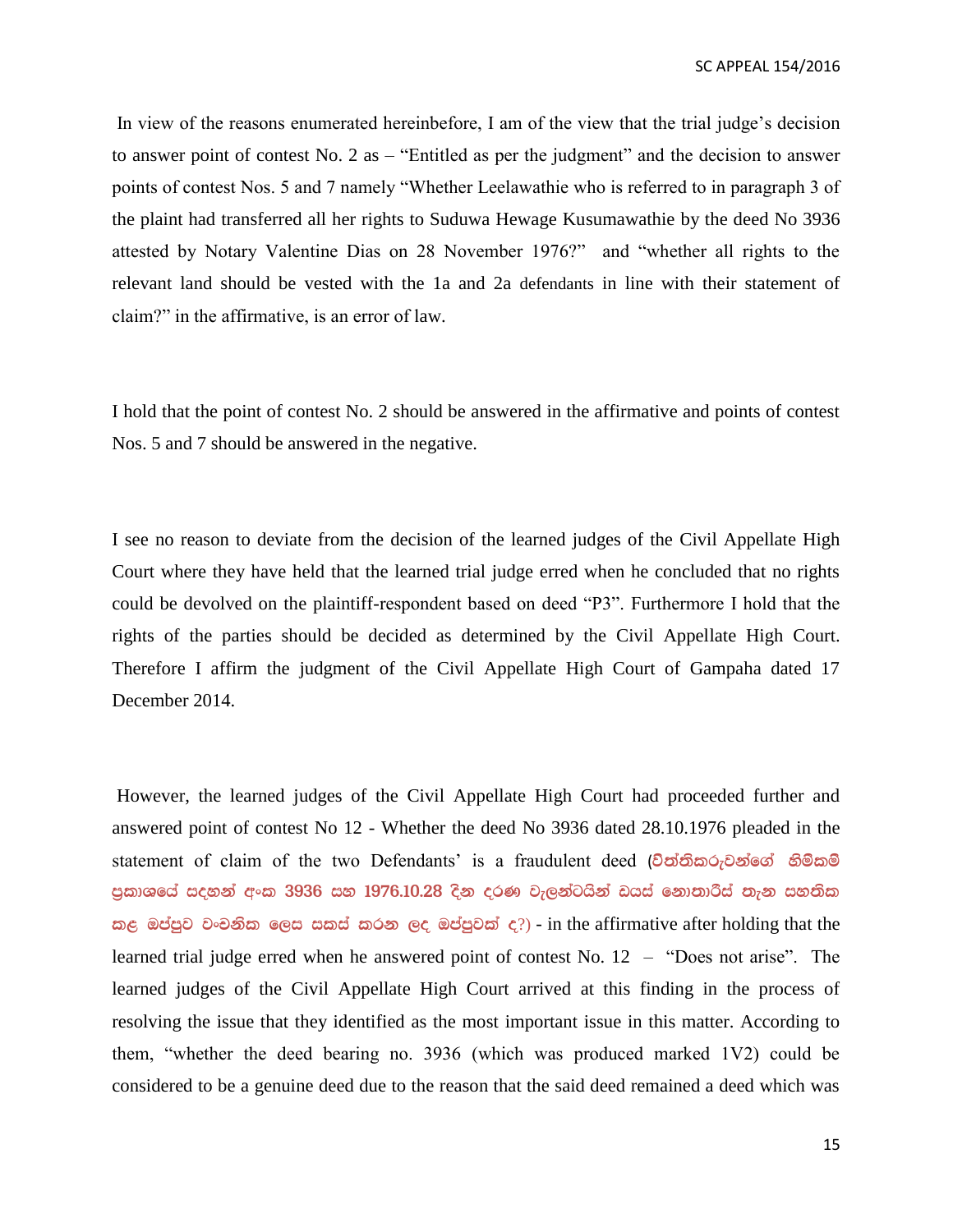not proved as the plaintiff demanded that the said deed be produced subject to proof". The learned judges of the Civil Appellate High Court had formulated this question on the assumption that the failure to prove the relevant deed leads to the conclusion or an inference that the said deed is a fraudulent deed. In my view such construction is a misdirection of fact and law.

The sole impact of the challenge to the genuineness of the said deed by the plaintiff respondent in this matter is on the mode of proving the said deed in court. As discussed earlier in this judgment, when a party to a partition action impeaches the genuineness of a deed claiming adversely to the party which produces such deed, such second mentioned party cannot invoke the benefit under section 68 of the Partition Law but should proceed to prove the execution of such deed as provided under section 114(1) of the Civil Procedure Code read with section 68 of the Evidence Ordinance. However, the failure to prove the execution of a deed as required under aforesaid circumstances *per se* in the absence of any other evidence to establish the fraudulent nature of the deed, could not lead to an adverse conclusion on the genuineness of the deed. Such a failure would lead to a situation that the contents of such deed cannot be considered as evidence by court, only.

Therefore, the learned Civil Appellate High Court Judges decision to answer point of contest no. 12 namely "Whether the deed No 3936 dated 28.10.1976 pleaded in the statement of claim of the two Defendants' is a fraudulent deed (විත්තිකරුවන්ගේ හිමිකම් පුකාශයේ සදහන් අංක 3936 සහ  $1976.10.28$  දින දරණ වැලන්ටයින් ඩයස් නොතාරීස් තැන සහතික කළ ඔප්පුව වංචනික ලෙස සකස්  $\omega$   $\alpha$   $\alpha$   $\beta$   $\alpha$   $\beta$   $\beta$   $\beta$   $\gamma$ ), in the affirmative is an error of fact and law.

Hence, the judgement of the Civil Appellate High Court in this matter dated 17 December 2017 is varied. Accordingly I hold that the answer of the learned trial judge to point of contest no. 12 namely – "does not arise" should remain unaltered, due to the reasons enumerated hereinbefore.